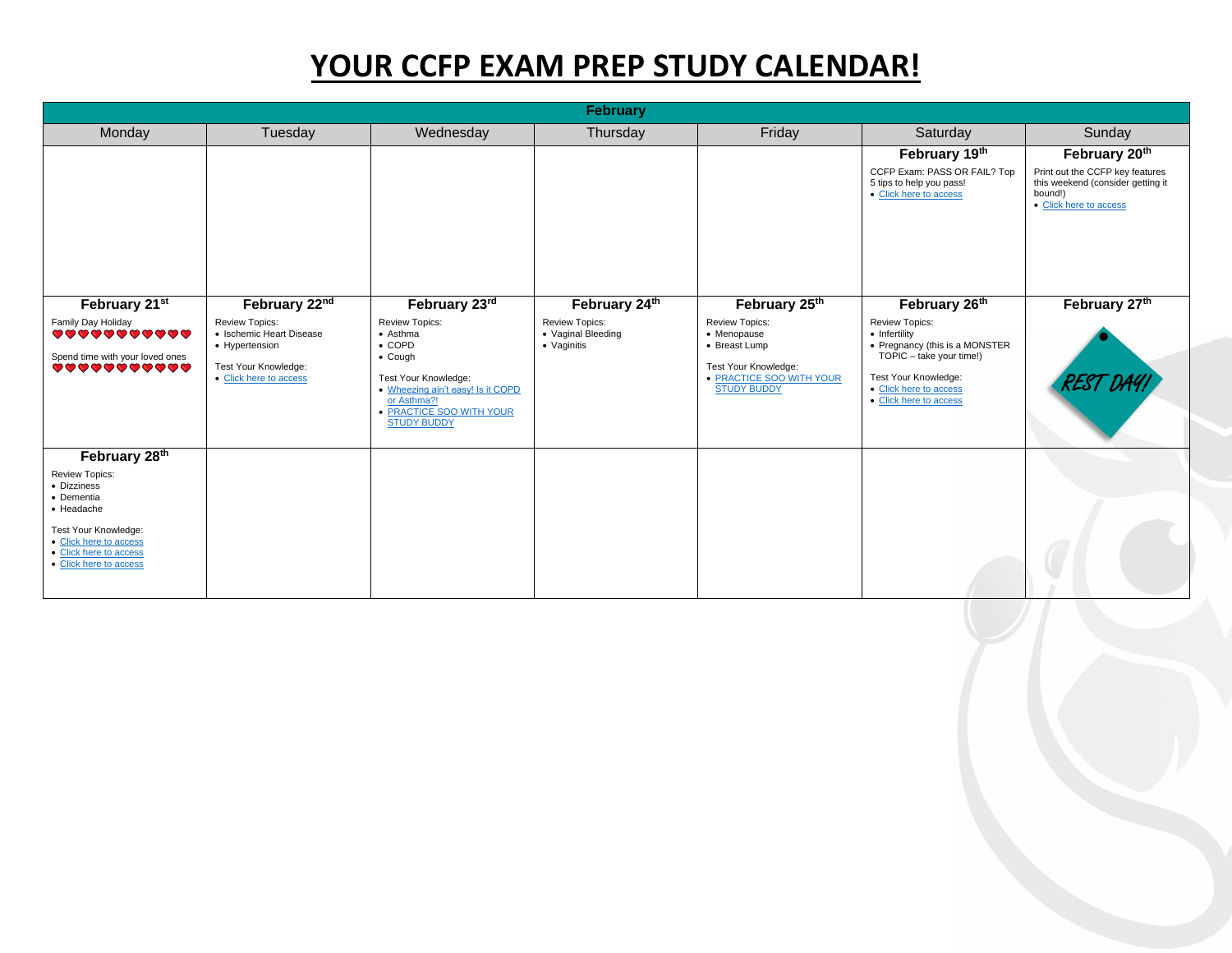| <b>March</b>                                                                                                                        |                                                                                                                                                                   |                                                                                                                                                                       |                                                                                                                                                                      |                                                                                                                                                               |                                                                                                                                                                        |                                                                                                                                                                                                                                       |  |
|-------------------------------------------------------------------------------------------------------------------------------------|-------------------------------------------------------------------------------------------------------------------------------------------------------------------|-----------------------------------------------------------------------------------------------------------------------------------------------------------------------|----------------------------------------------------------------------------------------------------------------------------------------------------------------------|---------------------------------------------------------------------------------------------------------------------------------------------------------------|------------------------------------------------------------------------------------------------------------------------------------------------------------------------|---------------------------------------------------------------------------------------------------------------------------------------------------------------------------------------------------------------------------------------|--|
| Monday                                                                                                                              | Tuesday                                                                                                                                                           | Wednesday                                                                                                                                                             | Thursday                                                                                                                                                             | Friday                                                                                                                                                        | Saturday                                                                                                                                                               | Sunday                                                                                                                                                                                                                                |  |
|                                                                                                                                     | March 1 <sup>st</sup><br><b>Review Topics:</b><br>• Mental Competency<br>• Parkinsonism<br>Test Your Knowledge:<br>• PRACTICE SOO WITH YOUR<br><b>STUDY BUDDY</b> | March 2 <sup>nd</sup><br><b>Review Topics:</b><br>$\bullet$ Stroke<br>• Atrial Fibrillation<br>Test Your Knowledge:<br>• PRACTICE SOO WITH YOUR<br><b>STUDY BUDDY</b> | March 3rd<br>REST DAY!                                                                                                                                               | March 4th<br><b>Review Topics:</b><br>• Abdominal Pain (big topic!)<br>• Diarrhea<br>Test Your Knowledge:<br>• Click here to access<br>• Click here to access | March 5th<br><b>Review Topics:</b><br>• Dyspepsia<br>• Gastrointestinal Bleed<br>• Hepatitis<br>Test Your Knowledge:<br>· PRACTICE SOO WITH YOUR<br><b>STUDY BUDDY</b> | March 6th<br><b>Review Topics:</b><br>• Diabetes<br>• Obesity<br>• Thyroid<br>• Osteoporosis<br>Test Your Knowledge:<br>· PRACTICE SOO WITH YOUR<br><b>STUDY BUDDY</b>                                                                |  |
| March 7th                                                                                                                           | March 8th                                                                                                                                                         | March 9th                                                                                                                                                             | March 10th                                                                                                                                                           | March 11th                                                                                                                                                    | March 12th                                                                                                                                                             | March 13th                                                                                                                                                                                                                            |  |
| EST DAY.                                                                                                                            | Review Topics:<br>• Smoking Cessation<br>• Lifestyle<br>Test Your Knowledge:<br>• Click here to access                                                            | <b>Review Topics:</b><br>• Infections & Antibiotics<br>• Meningitis<br>• Pneumonia<br>Test Your Knowledge:<br>· PRACTICE SOO WITH YOUR<br><b>STUDY BUDDY</b>          | Review Topics:<br>• Sexually Transmitted Infections<br>• Upper Respiratory Tract Infection<br>Test Your Knowledge:<br>· PRACTICE SOO WITH YOUR<br><b>STUDY BUDDY</b> | <b>Review Topics:</b><br>• Prostate<br>• Urinary Tract Infections &<br>Dysuria<br>$\bullet$ Sex                                                               | REST DAY!                                                                                                                                                              | <b>Review Topics:</b><br>• Anemia<br>$\bullet$ DVT<br>• Disability<br>• Gender Specific Issues<br>• Immigrants<br>• Learning<br>• Multiple Medical Problems<br>Test Your Knowledge:<br>· PRACTICE SOO WITH YOUR<br><b>STUDY BUDDY</b> |  |
| March $14th$                                                                                                                        | March 15th                                                                                                                                                        | March 16th                                                                                                                                                            | March 17th                                                                                                                                                           | March 18th                                                                                                                                                    | March 19th                                                                                                                                                             | March 20th                                                                                                                                                                                                                            |  |
| <b>Review Topics:</b><br>• Advanced Cardiac Life Support<br>• Dehydration<br>• Epistaxis<br>• Fractures<br>• Fever<br>• Lacerations | <b>Review Topics:</b><br>• Low Back Pain<br>• Rape & Sexual Assault<br>• Trauma<br>Test Your Knowledge:<br>· PRACTICE SOO WITH YOUR<br><b>STUDY BUDDY</b>         | <b>Review Topics:</b><br>• Immunization<br>• In children<br>• Newborn & well baby care<br>Test Your Knowledge:<br>· PRACTICE SOO WITH YOUR<br><b>STUDY BUDDY</b>      | REST DAY!                                                                                                                                                            | <b>FMEP COURSE</b>                                                                                                                                            | <b>FMEP COURSE</b>                                                                                                                                                     | <b>FMEP COURSE</b>                                                                                                                                                                                                                    |  |
| March 21st                                                                                                                          | March 22nd                                                                                                                                                        | March 23rd                                                                                                                                                            | March 24th                                                                                                                                                           | March 25th                                                                                                                                                    | March 26th                                                                                                                                                             | March 27th                                                                                                                                                                                                                            |  |
| EST DAY!                                                                                                                            | Test Your Knowledge:<br>· PRACTICE SOO WITH YOUR<br><b>STUDY BUDDY</b><br>• PRACTICE SOO WITH YOUR<br><b>STUDY BUDDY</b>                                          | Review Topics:<br>• Anxiety<br>• Behavioural Problems<br>Test Your Knowledge:<br>• PRACTICE SOO WITH YOUR<br><b>STUDY BUDDY</b>                                       | <b>Review Topics:</b><br>· Insomnia<br>• Somatization<br>• Stress<br>Test Your Knowledge:<br>· Click here to access<br>• Click here to access                        | <b>Review Topics:</b><br>• Suicide<br>• Depression<br>• Crisis<br>Test Your Knowledge:<br>· PRACTICE SOO WITH YOUR<br><b>STUDY BUDDY</b>                      | <b>Review Topics:</b><br>• Bad News<br>• Difficult and Violent Patient<br>• Domestic Violence<br>Test Your Knowledge:<br>• Click here to access                        | <b>Review Topics:</b><br>• Allergy<br>• Elderly<br>Test Your Knowledge:<br>• PRACTICE SOO WITH YOUR<br><b>STUDY BUDDY</b><br>• PRACTICE SOO WITH YOUR<br><b>STUDY BUDDY</b>                                                           |  |
| March 28th                                                                                                                          | March 29th                                                                                                                                                        | March 30th                                                                                                                                                            | March 31st                                                                                                                                                           |                                                                                                                                                               |                                                                                                                                                                        |                                                                                                                                                                                                                                       |  |
| REST DAY!                                                                                                                           | <b>Review Topics:</b><br>• Congestive Heart Failure<br>• Shortness of Breath<br>Test Your Knowledge:<br>· Click here to access                                    | <b>Review Topics:</b><br>• Skin Disorder & Rash<br>• Chronic Pain & Pain<br>Test Your Knowledge:<br>• Click here to access<br>• Click here to access                  | REST DAY!                                                                                                                                                            |                                                                                                                                                               |                                                                                                                                                                        |                                                                                                                                                                                                                                       |  |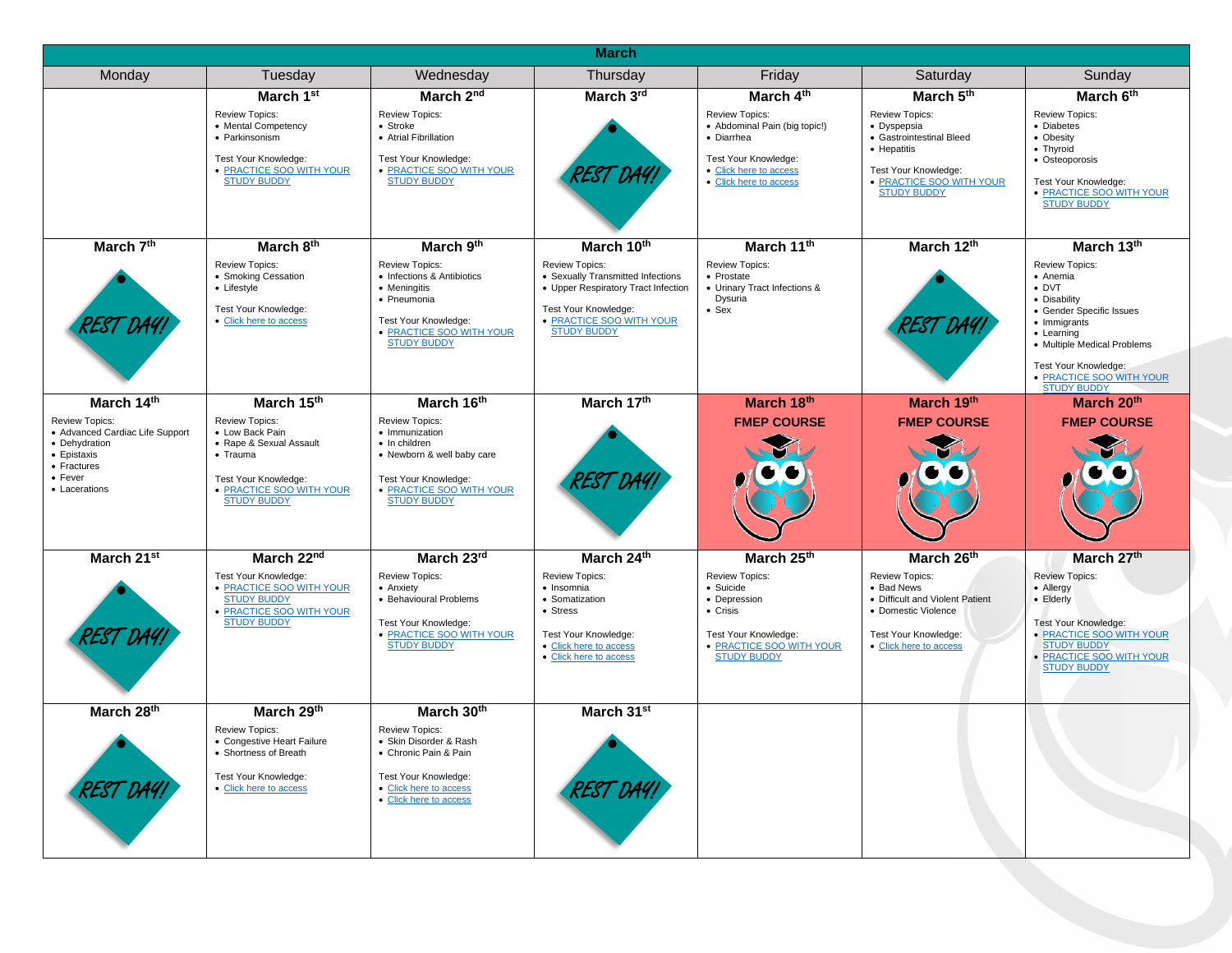| <b>April</b>                                                                                                                                                   |                                                                                                                                                     |                                                                                                                              |                                                                                                                              |                                                                                                                                                                                                   |                                                                                                                                       |                                                 |  |
|----------------------------------------------------------------------------------------------------------------------------------------------------------------|-----------------------------------------------------------------------------------------------------------------------------------------------------|------------------------------------------------------------------------------------------------------------------------------|------------------------------------------------------------------------------------------------------------------------------|---------------------------------------------------------------------------------------------------------------------------------------------------------------------------------------------------|---------------------------------------------------------------------------------------------------------------------------------------|-------------------------------------------------|--|
| Monday                                                                                                                                                         | Tuesday                                                                                                                                             | Wednesday                                                                                                                    | Thursday                                                                                                                     | Friday                                                                                                                                                                                            | Saturday                                                                                                                              | Sunday                                          |  |
|                                                                                                                                                                |                                                                                                                                                     |                                                                                                                              |                                                                                                                              | April 1st<br>REVIEW OF TOPICS BEGINS -<br><b>LETS RAMP UP!</b><br>Test Your Knowledge:<br>· PRACTICE SOO WITH YOUR<br><b>STUDY BUDDY</b><br>· <b>PRACTICE SOO WITH YOUR</b><br><b>STUDY BUDDY</b> | April 2nd<br>Test Your Knowledge:<br>• PRACTICE SOO WITH YOUR<br><b>STUDY BUDDY</b><br>· PRACTICE SOO WITH YOUR<br><b>STUDY BUDDY</b> | April 3rd<br>REST DAY.                          |  |
| April 4th                                                                                                                                                      | April 5th                                                                                                                                           | April 6th                                                                                                                    | April 7th                                                                                                                    | April 8th                                                                                                                                                                                         | April 9th                                                                                                                             | April 10th                                      |  |
| <b>Review Topics:</b><br>• Hyperlipidemia<br>• Chest Pain<br>Test Your Knowledge:<br>· PRACTICE SOO WITH YOUR<br><b>STUDY BUDDY</b>                            | Review Topics:<br>• Contraception<br>• Eating disorders<br>Test Your Knowledge:<br>· PRACTICE SOO WITH YOUR<br><b>STUDY BUDDY</b>                   | <b>Review Topics:</b><br>• Personality Disorder &<br>Counselling<br>• Substance Abuse                                        | <b>Review Topics:</b><br>• Neck Pain<br>• Red eye<br>Test Your Knowledge:<br>• PRACTICE SOO WITH YOUR<br><b>STUDY BUDDY</b>  | <b>Review Topics:</b><br>• Travel Medicine<br>• Poisoning<br>Test Your Knowledge:<br>· PRACTICE SOO WITH YOUR<br><b>STUDY BUDDY</b>                                                               | REST DAY!                                                                                                                             | REST DAY.                                       |  |
| April 11 <sup>th</sup>                                                                                                                                         | April 12th                                                                                                                                          | April 13th                                                                                                                   | April 14th                                                                                                                   | April 15th                                                                                                                                                                                        | April 16th                                                                                                                            | April 17th                                      |  |
| Review Topics:<br>• Family Issues<br>• Grief<br>Test Your Knowledge:<br>• PRACTICE SAMP                                                                        | Review Topics:<br>$\bullet$ Croup<br>• Earache                                                                                                      | <b>Review Topics:</b><br>• Seizures<br>• Loss of consciousness                                                               | Test Your Knowledge:<br>• PRACTICE SOO WITH YOUR<br><b>STUDY BUDDY</b><br>· PRACTICE SOO WITH YOUR<br><b>STUDY BUDDY</b>     | <b>Review Topics:</b><br>• Loss of Weight<br>• Palliative Care                                                                                                                                    | REST DA4!                                                                                                                             | Review Topics:<br>• Fatigue<br>· Joint Disorder |  |
| April 18th                                                                                                                                                     | April 19th                                                                                                                                          | April 20th                                                                                                                   | April 21st                                                                                                                   | April 22nd                                                                                                                                                                                        | April 23rd                                                                                                                            | April 24th                                      |  |
| Review Major Guidelines:<br>• Trauma<br>$\bullet$ ACLS<br>• Pneumonia<br>• Infections<br>• Antibiotics<br>• Osteoporosis<br>• Hyperlipidemia<br>• Hypertension | <b>CCFP SAMP EXAM</b>                                                                                                                               | <b>CCFP SAMP EXAM</b>                                                                                                        | <b>CCFP SAMP EXAM</b>                                                                                                        | Review SOO Dos and DON'Ts:<br>· Click here to access<br>Review the SOO tips and<br>infographic:<br>· Click here to access<br>Review pages with the "We think<br>you should memorize this" owl     | <b>CCFP SOO EXAM</b><br>(OPTION #1)                                                                                                   | <b>CCFP SOO EXAM</b><br>(OPTION #1)             |  |
| Test Your Knowledge:<br>• PRACTICE SAMP                                                                                                                        |                                                                                                                                                     |                                                                                                                              |                                                                                                                              |                                                                                                                                                                                                   |                                                                                                                                       |                                                 |  |
| April 25th<br>REST DAY!                                                                                                                                        | April 26th<br>Review pages with the "We think<br>you should memorize this" owl<br>$\bullet$ $\bullet$<br>We Think<br>You Should<br>Memorize<br>This | April 27th<br>Review pages with the "We think<br>you should memorize this" owl<br>We Think<br>You Should<br>Memorize<br>This | April 28th<br>Review pages with the "We think<br>you should memorize this" owl<br>We Think<br>You Should<br>Memorize<br>This | April 29th<br>REST DAY!                                                                                                                                                                           | April 30th<br><b>CCFP SOO EXAM</b><br>(OPTION #2)                                                                                     |                                                 |  |